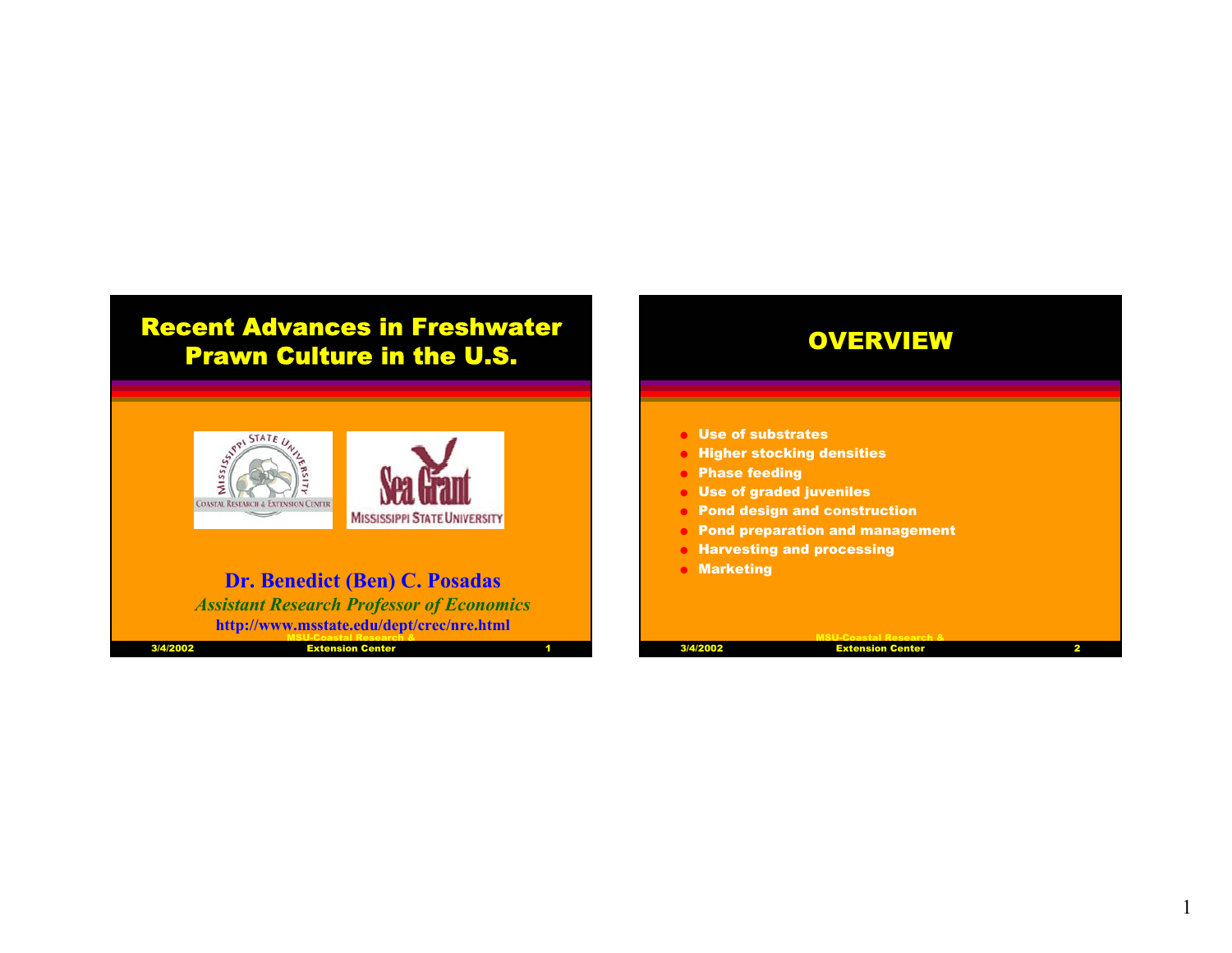

| 3/4/2002 | <b>Extensio</b><br>. |  |
|----------|----------------------|--|
|          |                      |  |

#### Effects of Higher Stocking Densities on Harvest Size and Yield at KSU-ARC

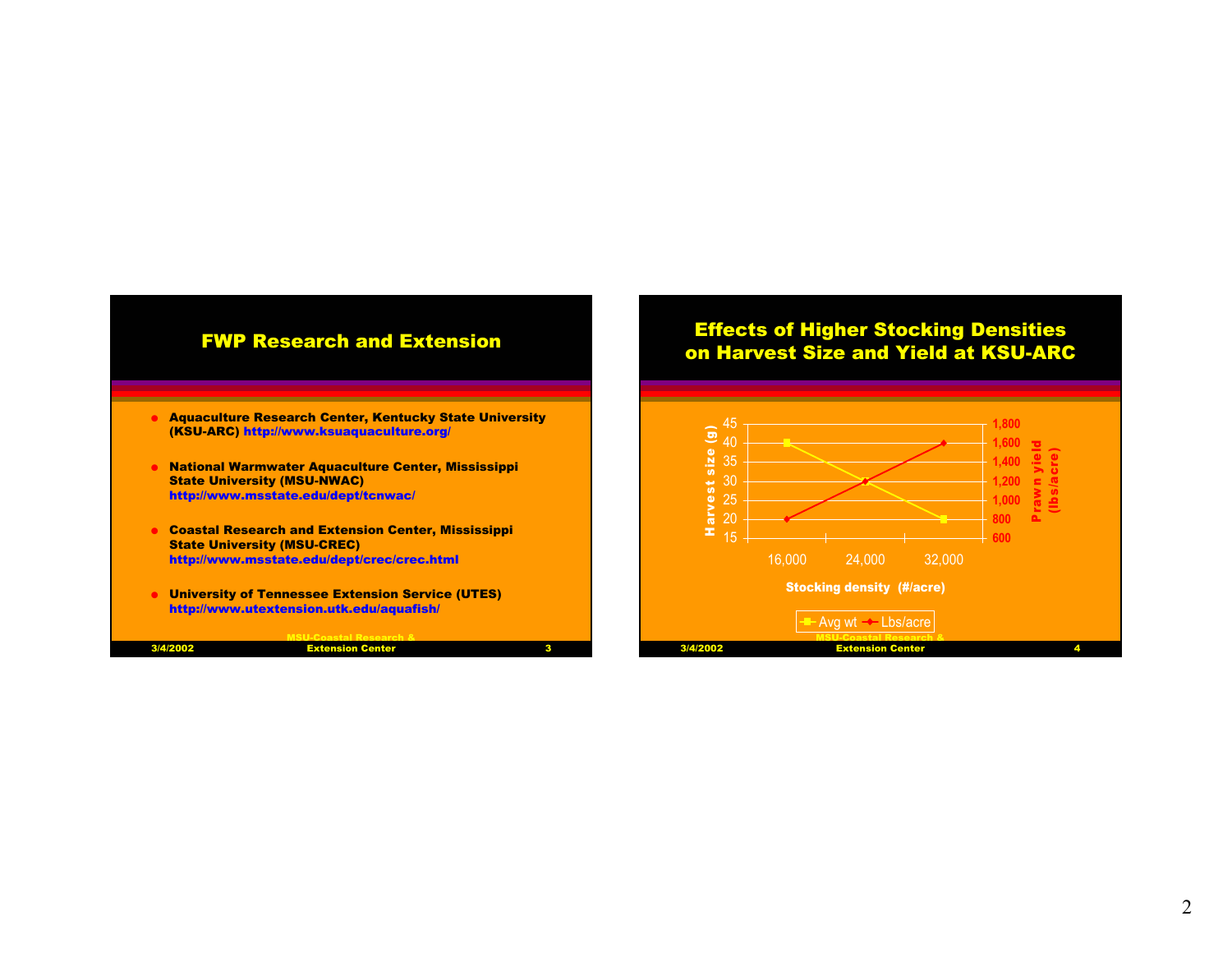

# Effects of Added Substrate on Yield and Harvest Size at KSU-ARC (1998)

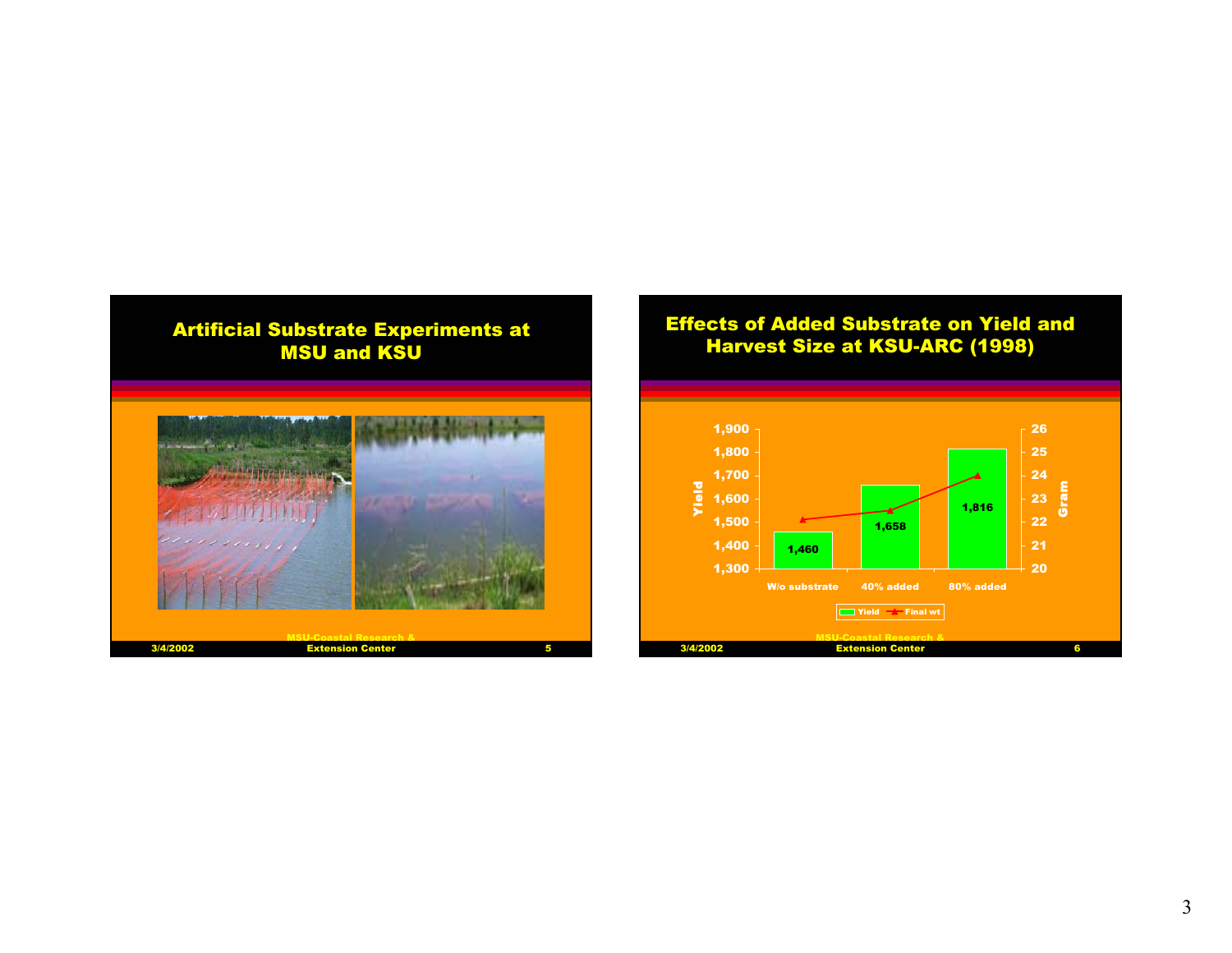

#### Effects of Added Substrate on Yield and Harvest Size at KSU-ARC (1999)

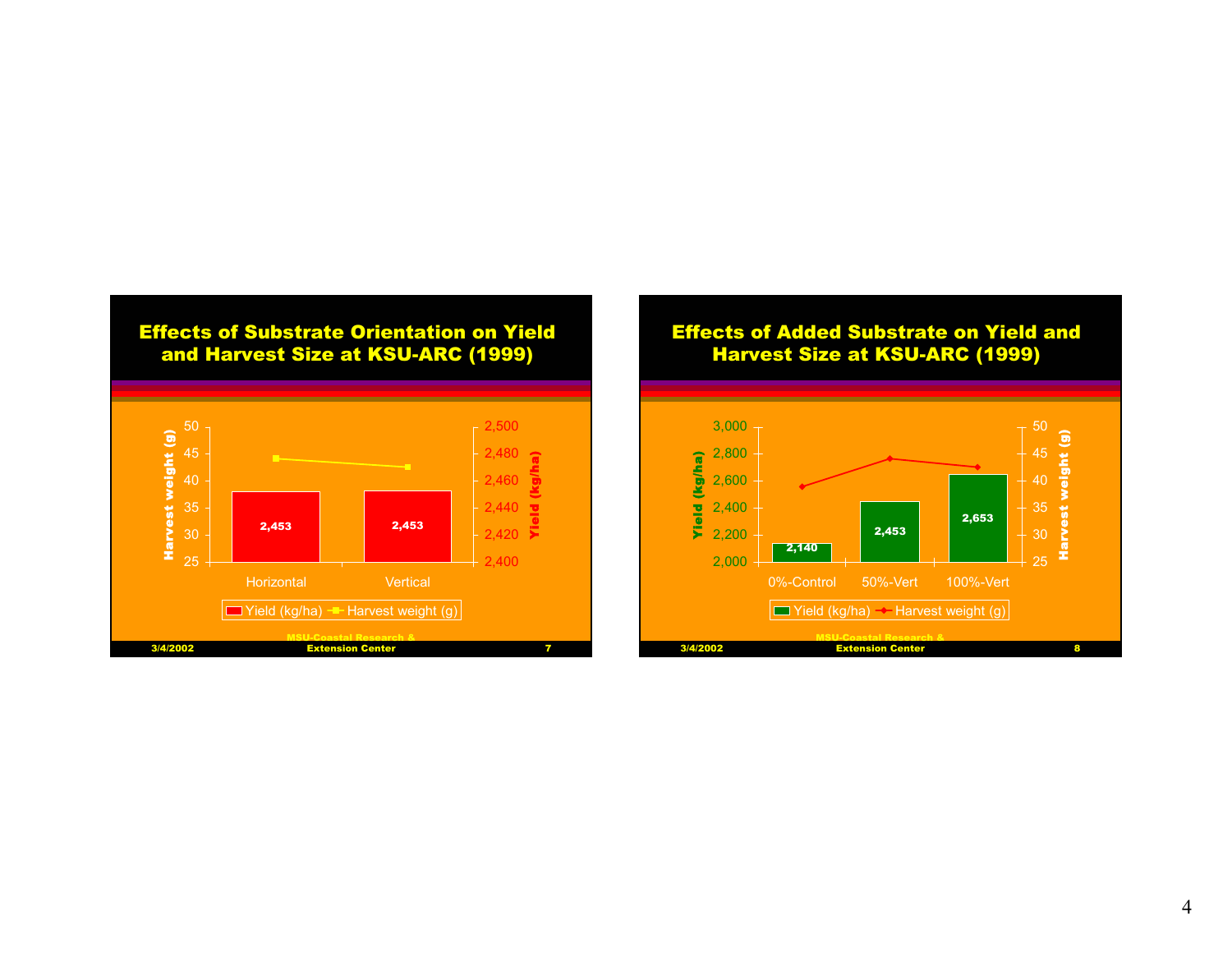# Phase Feeding Experiments at KSU-ARC (2001)





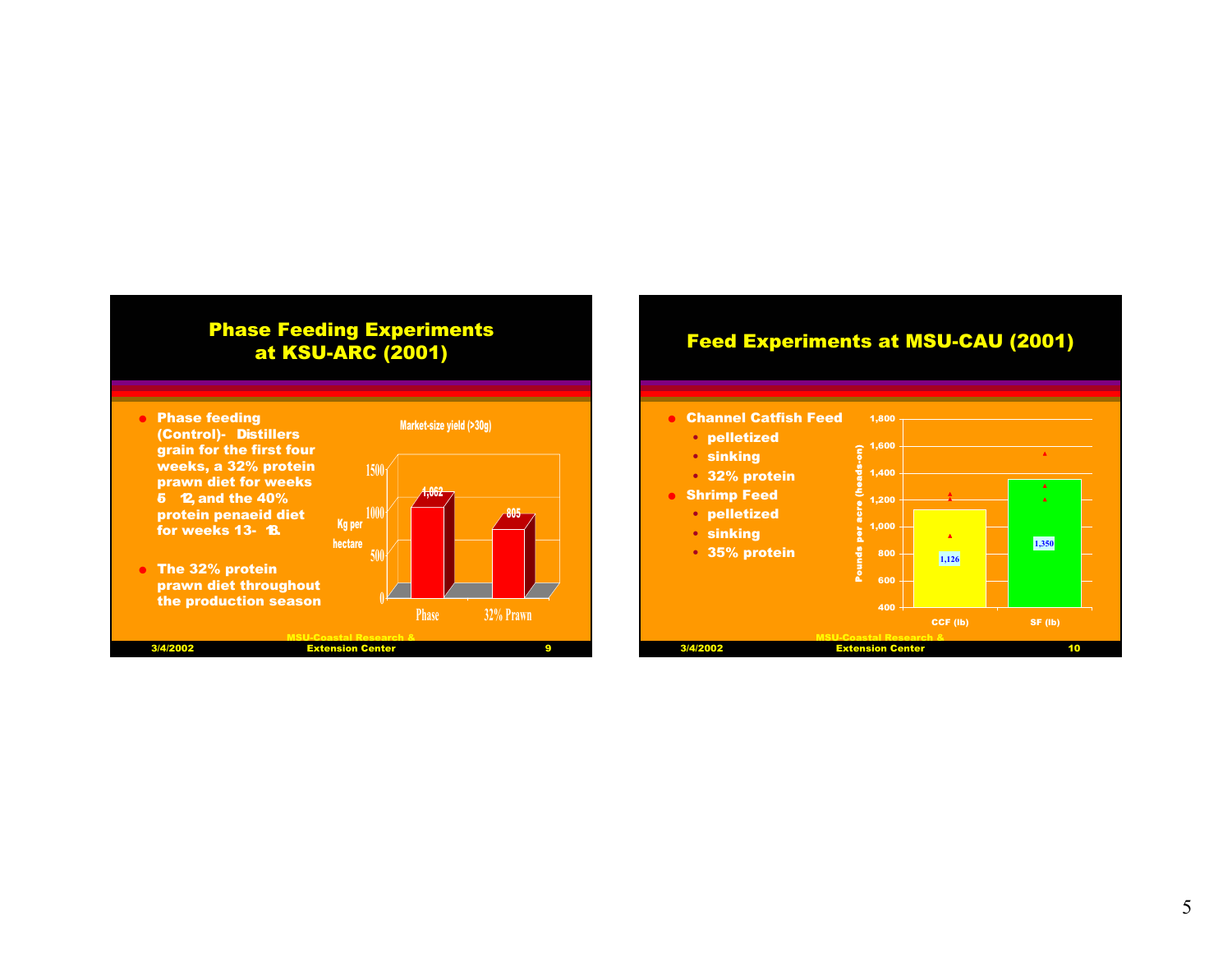# Graded Juveniles Experiments at MSU and KSU

#### Use of Graded Juveniles in Experiments at KSU-ARC (2000)





3/4/2002

### Price ranges:

- Post larva (0.01 g) • \$25-\$40 per 1,000
- 30-day juveniles (0.08 g) • \$45-65 per 1,000
- 60-day juveniles (0.25 g) • \$60-\$75 per 1,000

#### Air freight for PL's only:

 $11$ 

• At cost + \$5 per 1,000

 Grading and delivery costs of juveniles

MSU-Coastal Research & Extension Center 11<br>Extension Center 11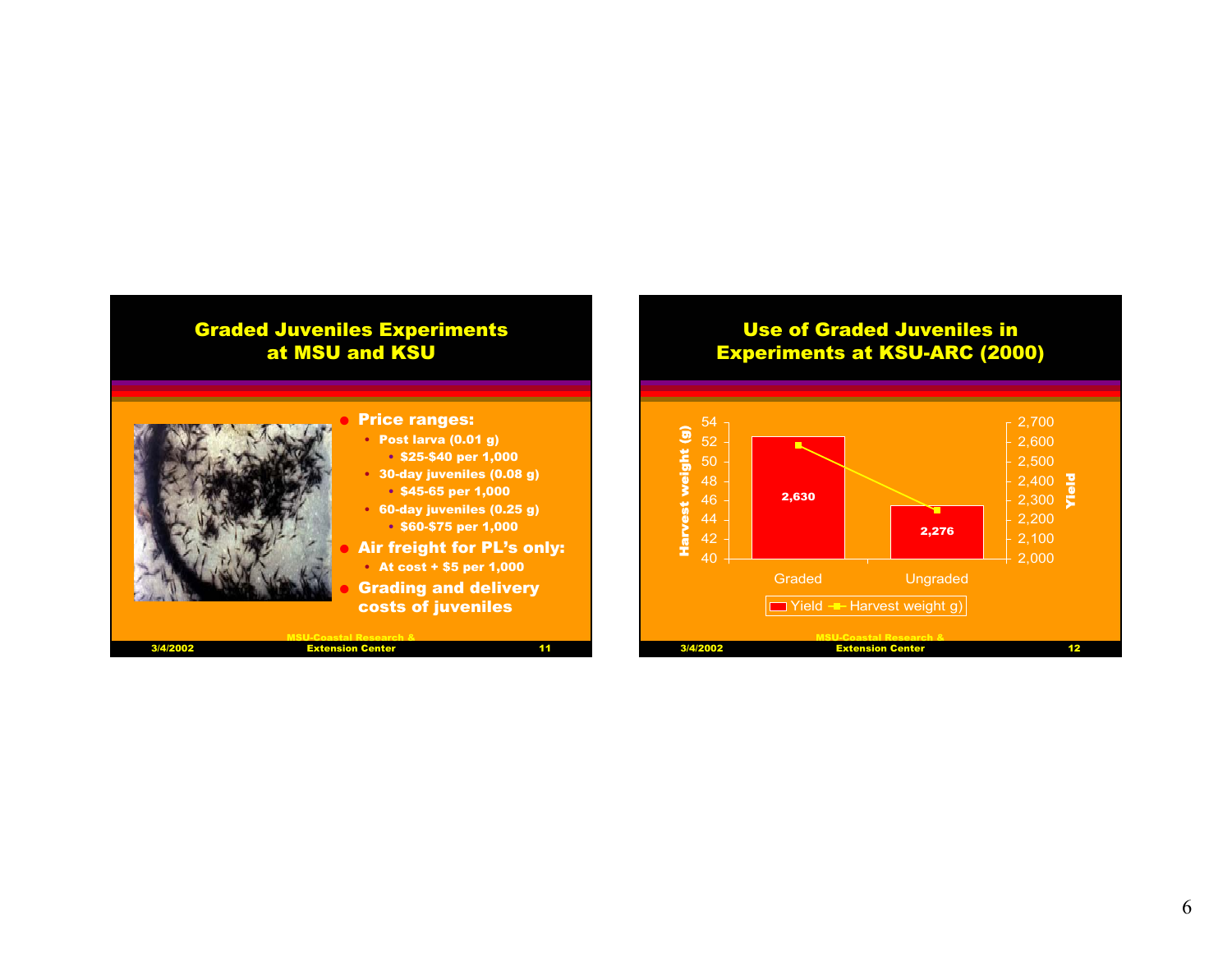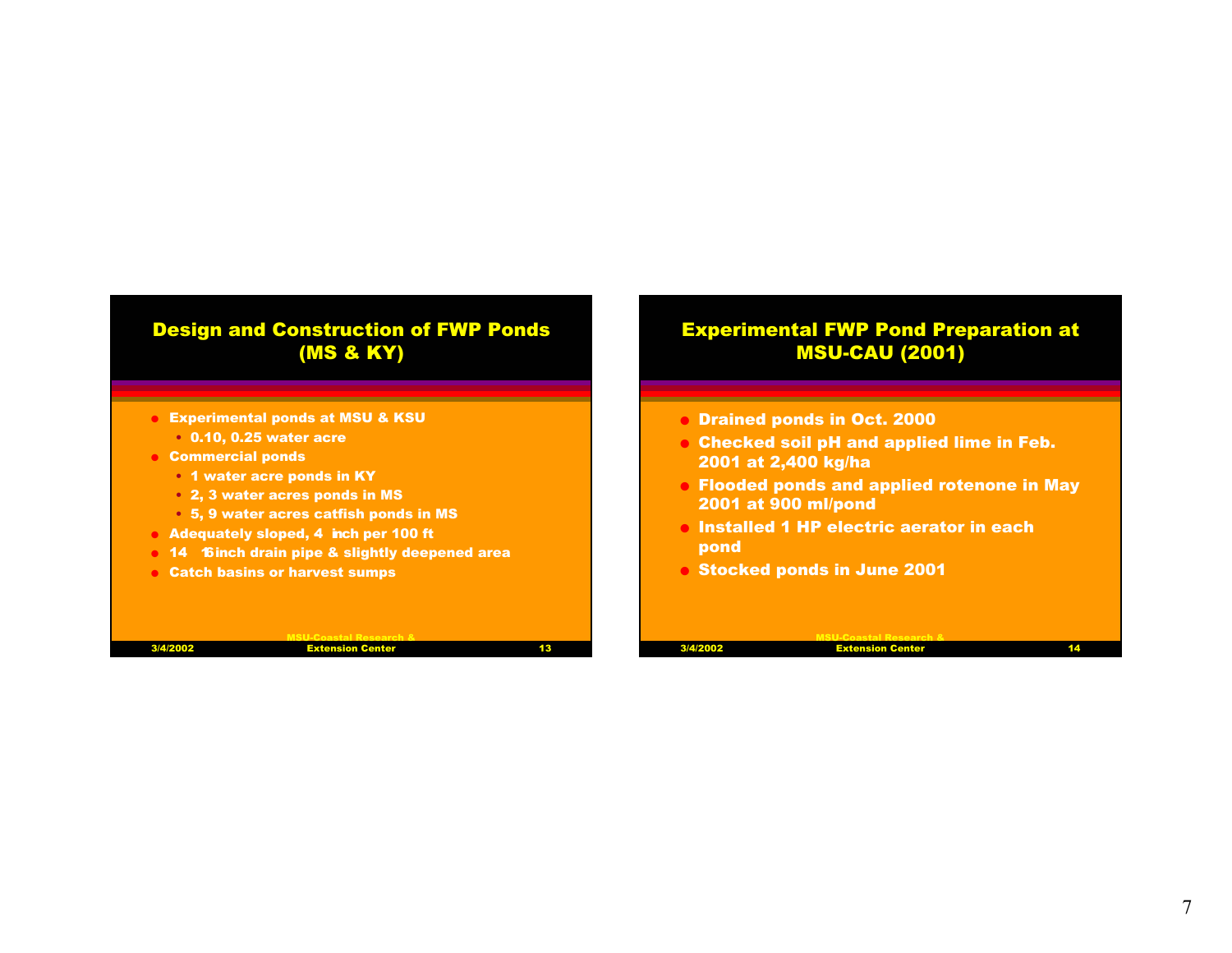# Experimental FWP Pond Management at MSU-CAU (2001)

- $\bullet\,$  Pond aeration running all the time
- O Pond DO's and water temperature were checked daily
- $\bullet\,$  Emergency aeration was added to ponds with critical DO level
- O Nitrite, salinity and pH were checked biweekly

| 3/4/2002 | <b>Extension Center</b> | 15 |
|----------|-------------------------|----|
|          |                         |    |

# FWP Harvesting and Processing at MSU-CAU (2001)



- Drained ponds, screened drain pipes and pumps Picked up prawns, harvest sumps
- Prawns were washed, weighed in baskets
- Prawns loaded into totes with crushed ice
- Prawns delivered to processing plant

3/4/2002

MSU-Coastal Research & Extension Center 16<br>Extension Center 16